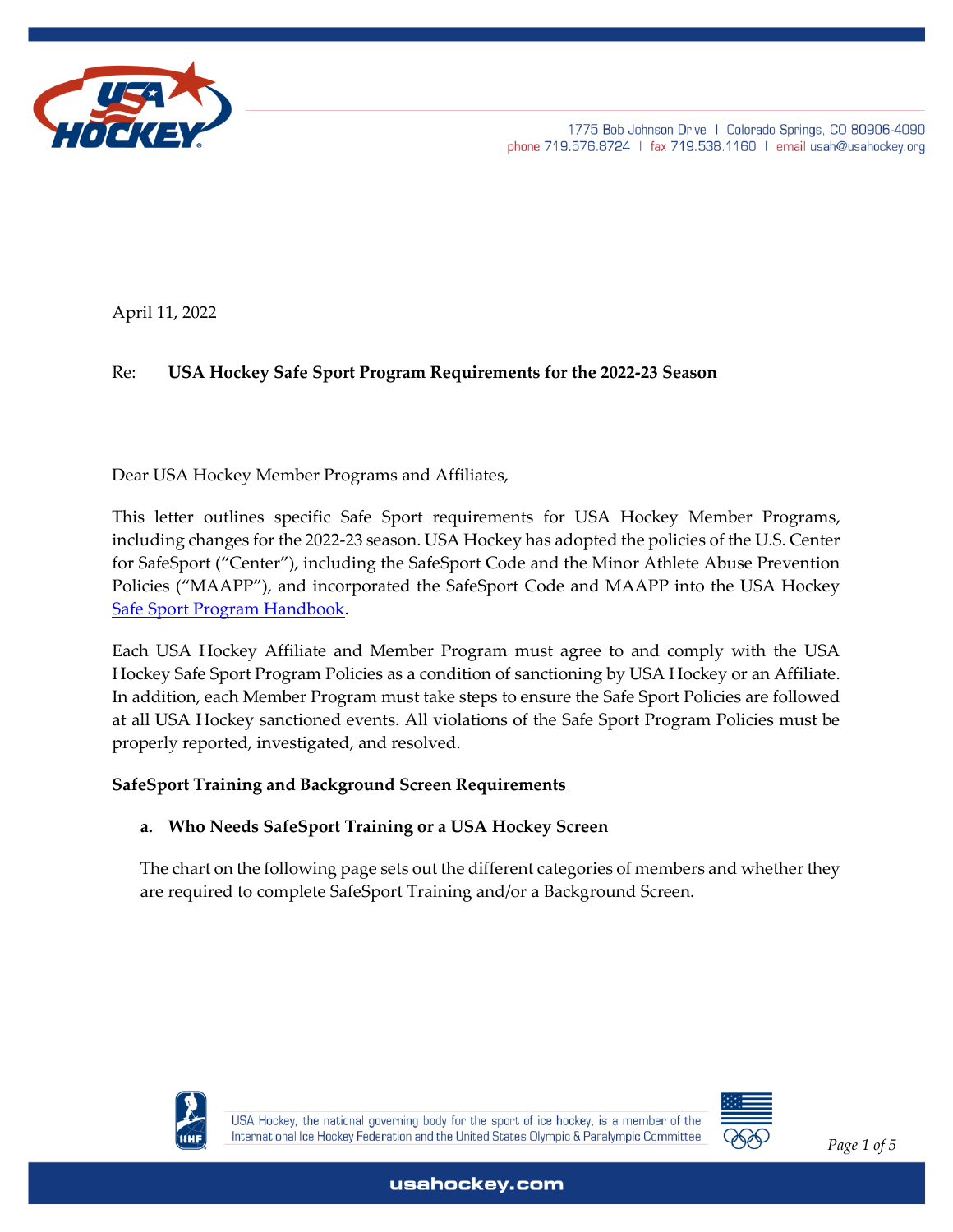

The following Participants are required to have SafeSport Training and/or a Background Screen **before** the Participant is allowed to have regular contact or authority over Minor Athletes (**including all practices and team meetings**):

| <b>Category of USA Hockey Participant</b>                                                                                                                                                 | <b>SafeSport Training</b> | <b>Background Screen</b> |
|-------------------------------------------------------------------------------------------------------------------------------------------------------------------------------------------|---------------------------|--------------------------|
| <b>Affiliate Board of Directors</b>                                                                                                                                                       |                           |                          |
| Member Program Administrators, including board<br>members, hockey directors, or other employees of the<br>Program                                                                         |                           |                          |
| Coaches eighteen (18) or older                                                                                                                                                            |                           |                          |
| Officials eighteen (18) or older                                                                                                                                                          |                           |                          |
| Staff persons or volunteers eighteen (18) or older with<br>regular contact and/or authority over minors (e.g., team<br>managers, locker room monitors, chaperones, team<br>drivers, etc.) |                           |                          |
| Coaches, officials, staff persons or volunteers with a 2005<br>birth year (turning 17 on or before December 31, 2022)                                                                     |                           |                          |
| Players with a 2005 birth year (turning 17 on or before<br>December 31, 2022) or earlier, and playing on a team that<br>allows Minor Athletes                                             |                           |                          |

## **Notes**

- Participants 16 or under do not require SafeSport Training or a Background Screen.
- Paid officials/referees who live or work in Pennsylvania, per state law, must upload copies of their state required clearances. Minor-aged officials/referees who live or work in PA must upload the state clearances through the screening system, but will not submit a criminal background screen. For more information, see: [www.usahockey.com/backgroundscreen](http://www.usahockey.com/backgroundscreen)



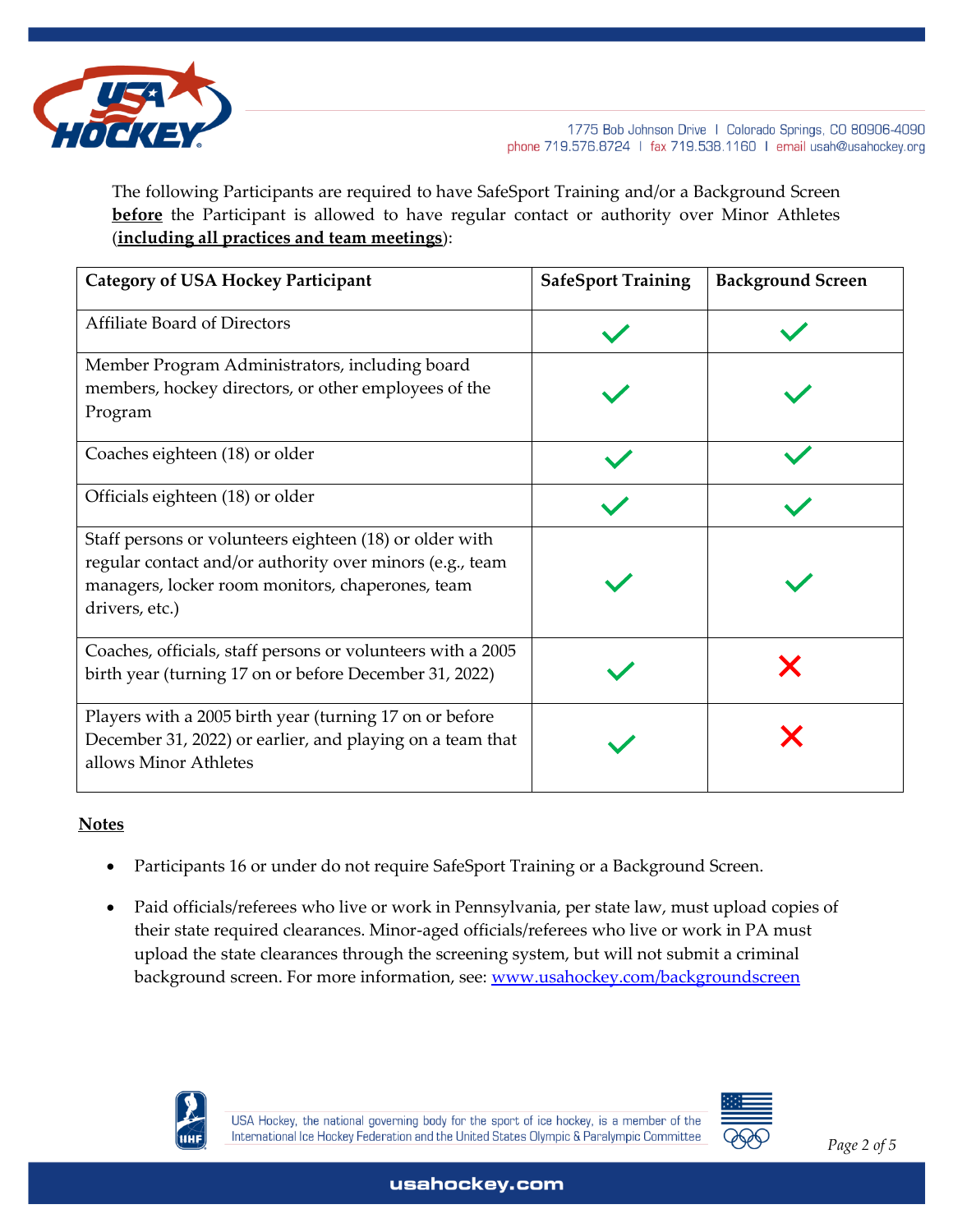

# **b. Links to Access Training or to Submit a Screen**

- Before completing SafeSport Training or a Background Screen, all members must first **register** with USA Hockey for the current season at:<https://membership.usahockey.com/>
- To complete **SafeSport Training**, please go to: [www.usahockey.com/safesporttraining](http://www.usahockey.com/safesporttraining)
- To complete a **USA Hockey Background Screen**, please go to [www.usahockey.com/backgroundscreen](http://www.usahockey.com/backgroundscreen)

Note: USA Hockey is unable to accept background screens from other sports.

## **c. Compliance with Requirements**

Member Program registrars cannot place a coach or player on a roster unless they meet the requirements above. Additionally, any referee without the required Training or a Screen will not receive their card and crest for the current season. **Local programs must ensure all Participants who require Training and a Background Screen have met these requirements before they are allowed to have regular contact with or authority over Minor Athletes. Members Programs and Affiliates must audit their Participants regularly for compliance**. To track and audit program compliance by staff/volunteers that are not on a team roster, a suggested best practice is to create a roster of volunteers that will identify whether they have completed Training or Screening.

As of January 1, 2022, the Center for SafeSport requires members to complete SafeSport Training at least every twelve (12) months instead of once per USA Hockey membership season. This new annual Training requirement will go into effect for USA Hockey as of April 1, 2022 for the 2022- 23 membership season. USA Hockey will email Participants before their SafeSport Training renewal date and notify the Participant's Member Program and Affiliate. **Any Participant who has not taken the required Training on or before the renewal date will be ineligible to participate in any USA Hockey sanctioned event or activity, in any role listed above, until the Training is complete**.

#### **Required Policies for Member Programs**

USA Hockey Member Programs and Affiliates must follow the policies in the USA Hockey Safe Sport Program Handbook. In addition, Member Programs must develop and implement, **in writing**, the following policies, consistent with the provisions found in the Safe Sport Program Handbook:

1. A **Locker Room Policy** published to a parent/guardian for each Minor Athlete and for each facility the program regularly uses;



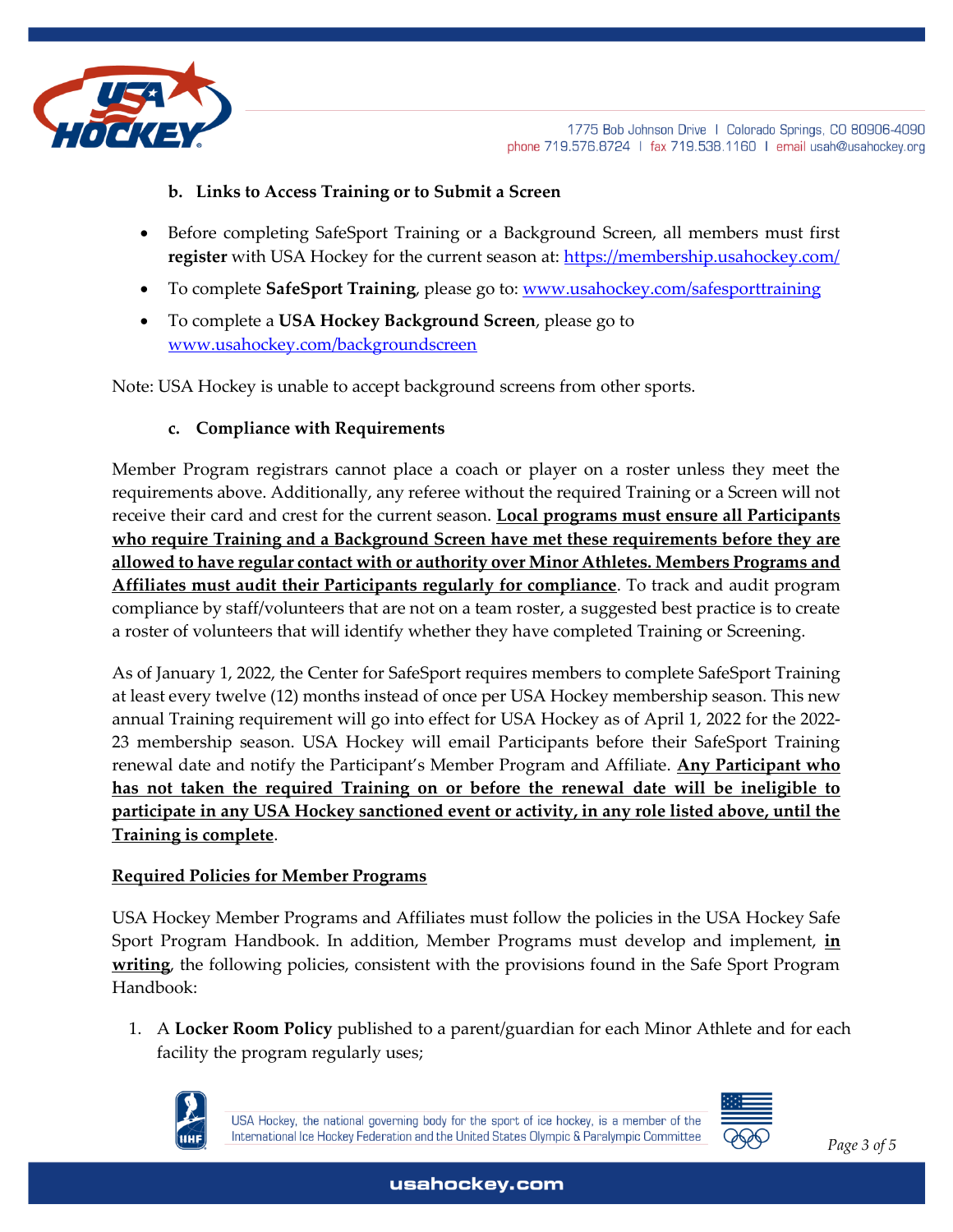

- 2. A **Team Travel Policy** (including both Transportation and Lodging) applicable to youth teams that is published and provided to all players, parents, coaches, and other adults that are traveling with the team, and which includes parental consents to In-Program travel and lodging; and
- 3. A **Billet Policy** (only for programs/teams utilizing a billeting arrangement) that is provided to the parent/guardian of any billeted player before placing the player in a billet home.

Sample policies may be found at [http://www.usahockey.com/safesportp](http://www.usahockey.com/safesport)rogram.

#### **Parental Consent Forms for Member Programs**

In addition to the policies listed above, each Member Program shall make available and store written parental consent forms consistent with the requirements of the Safe Sport Program Handbook. Depending on the policy, consent can be required (i) in every instance, (ii) on an annual basis, or (iii) the parent/guardian can determine whether to provide consent annually or in every instance.

- 1. Dual Relationship Exception to MAAPP -- *Annual Consent Form*
- 2. Dual Relationship Exception Forms -- *Specific Dates/Events*, for
	- One-On-One Interactions
	- Transportation
	- Electronic Communications
	- Locker Rooms
	- Lodging (Not a Shared Room)
	- Lodging (Shared Room)
- 3. Personal Care Assistant -- *Annual Consent Form*
- 4. Personal Care Assistant Forms -- *Specific Dates/Events*, for
	- One-On-One Interactions
	- **Transportation**
	- Electronic Communications
	- Locker Rooms
	- Lodging (Not a Shared Room)
	- Lodging (Shared Room)